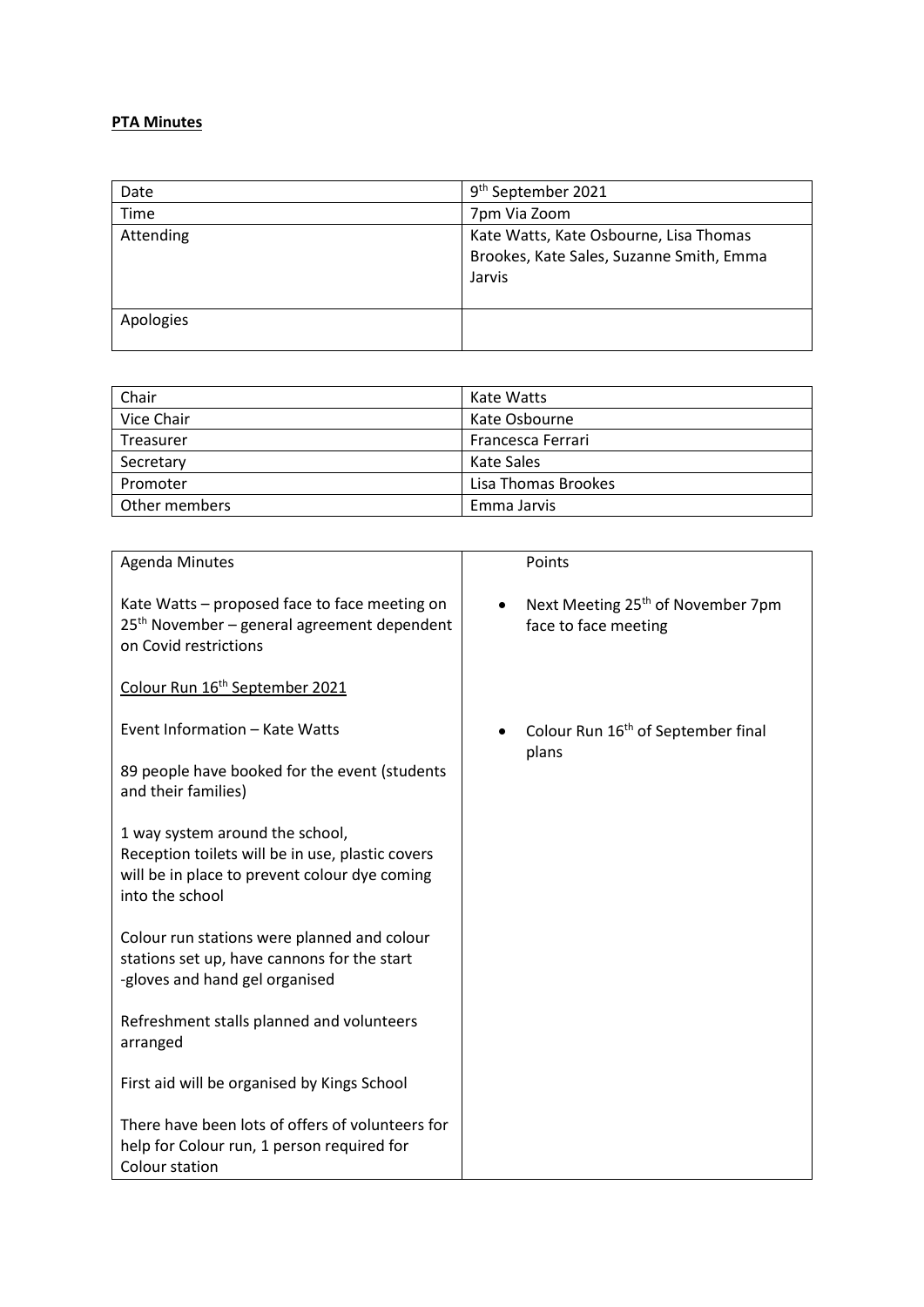| Kate Osborne - met with photographer re<br>Colour run event 9/9/21, awaiting response                                                                                                                                                                                                                                 | Colour Run 16 <sup>th</sup> September continued |
|-----------------------------------------------------------------------------------------------------------------------------------------------------------------------------------------------------------------------------------------------------------------------------------------------------------------------|-------------------------------------------------|
| Kate Watts - PTA member aim to arrive 5pm-<br>gates open 5.30pm                                                                                                                                                                                                                                                       |                                                 |
| Kings have agreed PTA can have access to the<br>car park at this time                                                                                                                                                                                                                                                 |                                                 |
| Mona will be providing a warm-up for the<br>event, runs a girl's running club<br>Discussed that Mona will? remind participants<br>re distancing and not touching stalls                                                                                                                                               |                                                 |
| Emma Jarvis - asked about process of paying<br>for items on 16/9 and Covid risk related to cash                                                                                                                                                                                                                       |                                                 |
| Kate Watts - PTA is currently looking into<br>purchasing a card machine. Francesca has made<br>up floats for 16/9, reminder will be given in<br>participant letter to bring change<br>-discussed risk and handling money<br>-gloves and hand gel present<br>-students would be due Covid lateral flow test<br>15/9/21 |                                                 |
| Kate Watts - Kings staff have volunteered to<br>help with this event                                                                                                                                                                                                                                                  |                                                 |
| -2 runs, 18.00 and 18.15pm, both 15-minute<br>timed events, can walk or run, 5 laps = approx.<br>1 k distance in time given no more than 3 k<br>-will have a sign for runners to advise how<br>much time left                                                                                                         |                                                 |
| School uniform will be on sale - will give slips<br>for bank transfer, no cash for uniforms 16/9<br>-cards and wrapping have been donated price<br>from £2.50 can be bank transfer                                                                                                                                    |                                                 |
| Lisa – son has volunteered to help dependent<br>on timetable, may have friends who could also<br>help, ex-pupils                                                                                                                                                                                                      |                                                 |
| Kate Watts - £140 paid currently, expected<br>£445 awaiting August bank statement                                                                                                                                                                                                                                     |                                                 |
|                                                                                                                                                                                                                                                                                                                       |                                                 |
|                                                                                                                                                                                                                                                                                                                       |                                                 |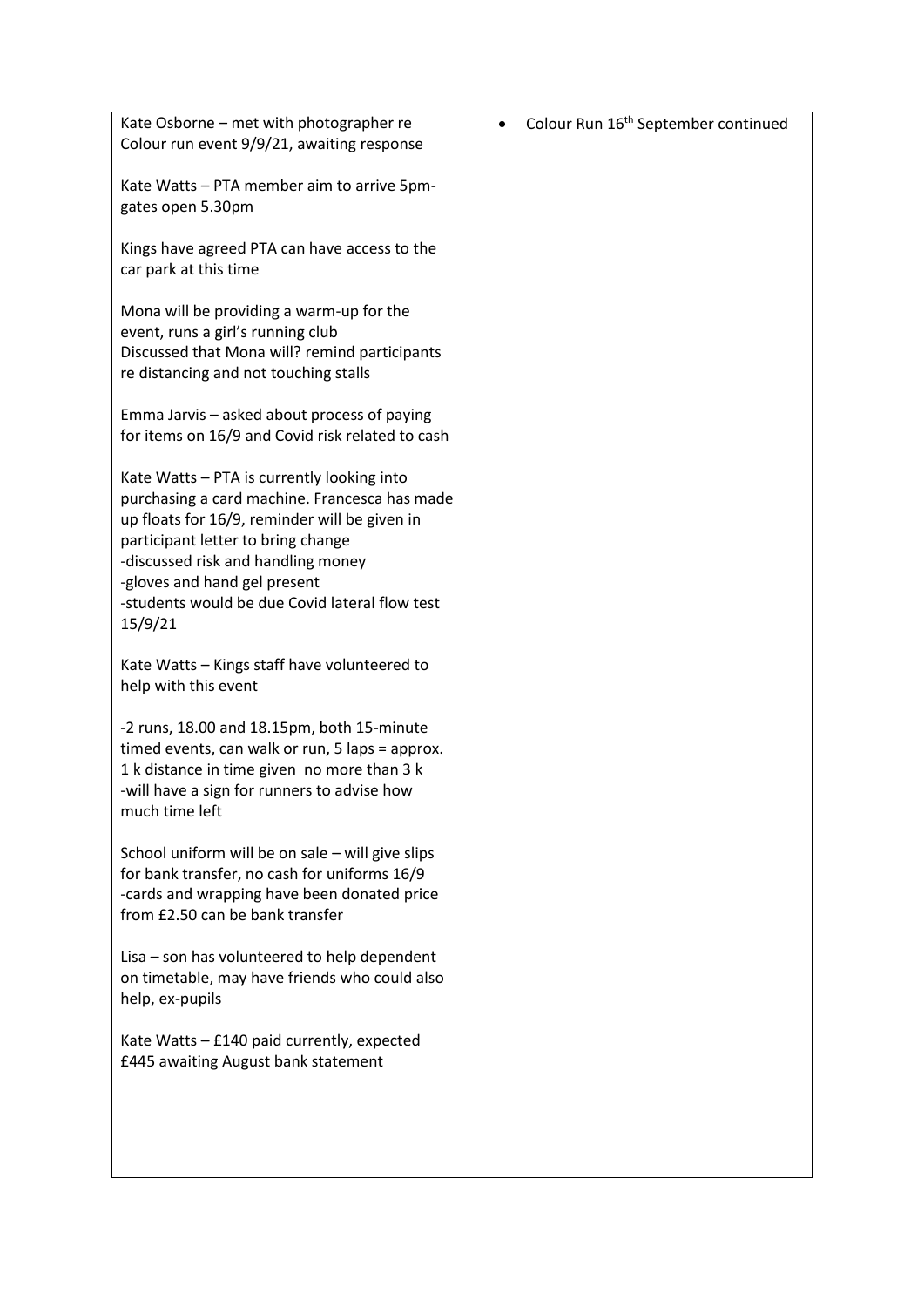## **Uniform**

Kate Watts – Logo Sports have had some delays with stock for sports kit, we have been able to sell some of our items

Kings -system running in reception of students borrowing items, offered to pupil discreetly for a small charge

Uniform in reception – can be taken and slip to be filled in for bank transfer to PTA

Suzanne – has uniform items for PTA

Lisa – suggested that we have uniform bundles such as 5 items sold together, would need time to sort them, consensus a good idea

Kate Watts – proposed date for Wreath making workshop for students and families

## Other Business

Kate Watts – Lottery providing a steady monthly amount of £58.40

Emma – Parent walk was cancelled due to weather conditions. Should we re-schedule a parent walk?? Spring 2022

• Uniform update, moved back to schools, school will offer hire/ buy, we will do uniform sales for events and accept requests via PTA email. Last sale went well early and late summer

• 2<sup>nd</sup> December Christmas wreath workshop. Who can attend and who would like to help?

| Actions | Newsletter updates/Lisa please<br>$\bullet$<br>complete after colour run |
|---------|--------------------------------------------------------------------------|